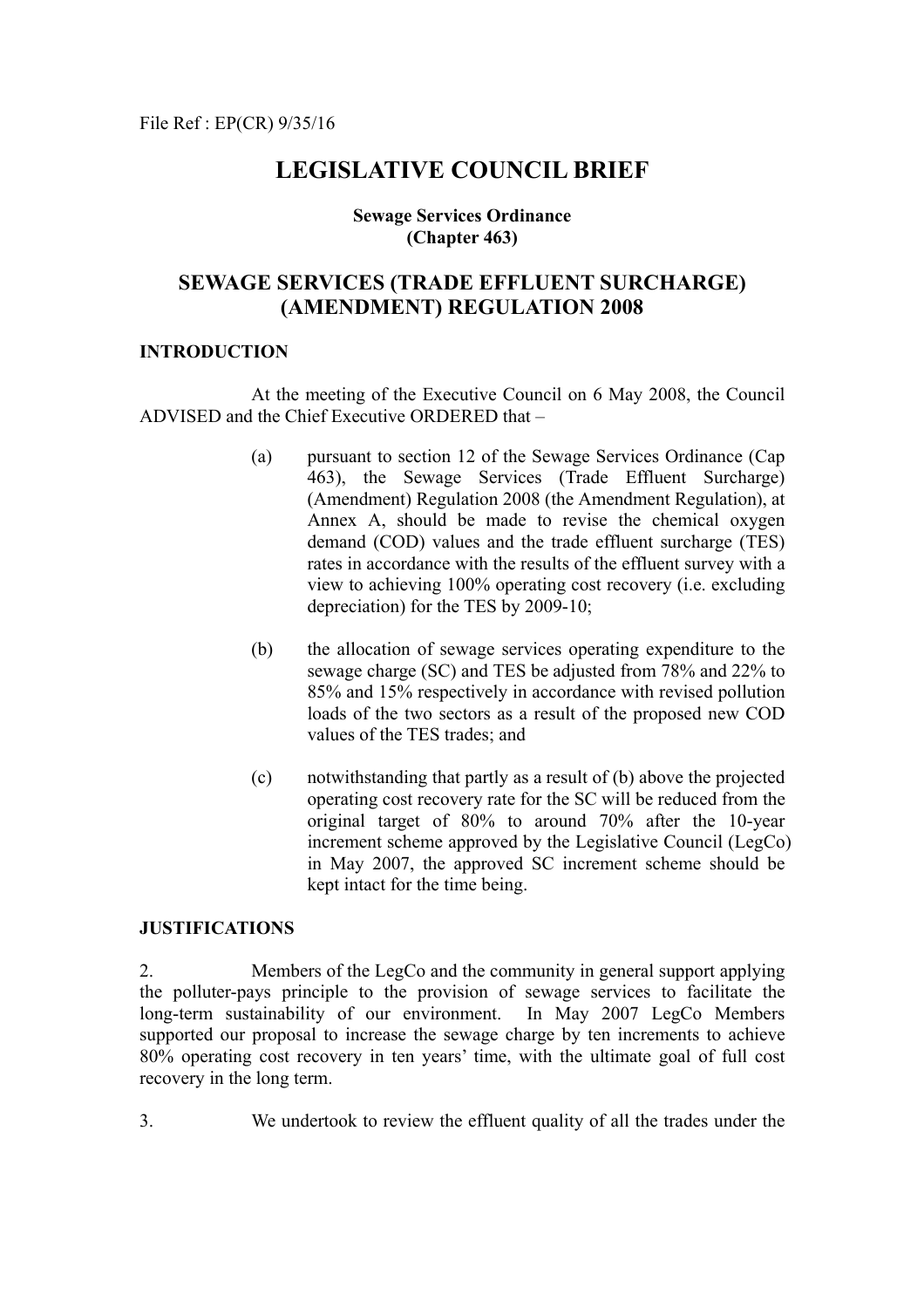TES scheme with a view to adjusting the generic  $\mathrm{COD}^1$  values and TES rates in view of the target of full recovery of attributable operating cost. We completed the review at the end of 2007.

## *The effluent survey and key findings*

 $\overline{a}$ 

4. At present, there are 30 trades under the TES scheme. The Environmental Protection Department (EPD) and the Hong Kong Productivity Council (HKPC) conducted the survey in two phases. In the first phase EPD surveyed the effluents of four trades involving the majority of the TES accounts. In the second phase HKPC was commissioned as an independent consultant to survey the effluents of the remaining 26 trades. During the survey, trade associations and individual operators were approached and consulted.

5. The survey confirmed that effluent characteristics vary widely among the trades and the strength depends on the product types, the ingredients or chemicals and equipment used, the manufacturing practices, and the performance of sewage treatment facilities (if any). The detailed findings of the effluent characteristics are given in Annex B. In summary, the key findings of the survey are –

- (a) the  $\text{COD}_{\text{total}}^2$  values obtained from nine of the TES trades are stronger than the currently prescribed values;
- (b) the  $\text{COD}_{\text{total}}$  values obtained from 18 of the TES trades are not stronger than the currently prescribed values; and
- (c) among the 18 trades noted in sub-paragraph (b) above, the effluent strengths in terms of  $\text{COD}_{\text{total}}$  of three trades are not stronger than domestic sewage.

6. We were not able to collect from three TES trades samples which are representative of these trades because the surveyed operators were found to be not operating the typical production processes. The three trades are "Spinning cotton", "Paints, varnishes and lacquers" and "Pulp, paper and paperboard". The surveyed premises could not therefore yield data suitable for revising the COD values. We therefore propose maintaining the prescribed COD values as there is no basis for revising them.

7. The proposed revised generic COD values are set out in Section 6 of the Amendment Regulation, as at Annex A. The maximum value for any one trade is 2,000 grammes per cubic metre. This arises from the nature of the discharge licensing scheme provided for under the Water Pollution Control Ordinance (Cap 358). It is the effluent strength most categories of operators may be licensed to discharge into the sewerage according to the Technical Memorandum on Standards for Effluents

 $1$  COD measures the amount of oxygen required to decompose organic matter chemically and is hence a measure of polluting load. The higher the level in wastewater, the greater the cost of treating it.

<sup>&</sup>lt;sup>2</sup> The value is a measurement of the chemical oxygen demand of the whole sample of a trade effluent without allowing gravity separation of the sample, thus indicating the total organic load.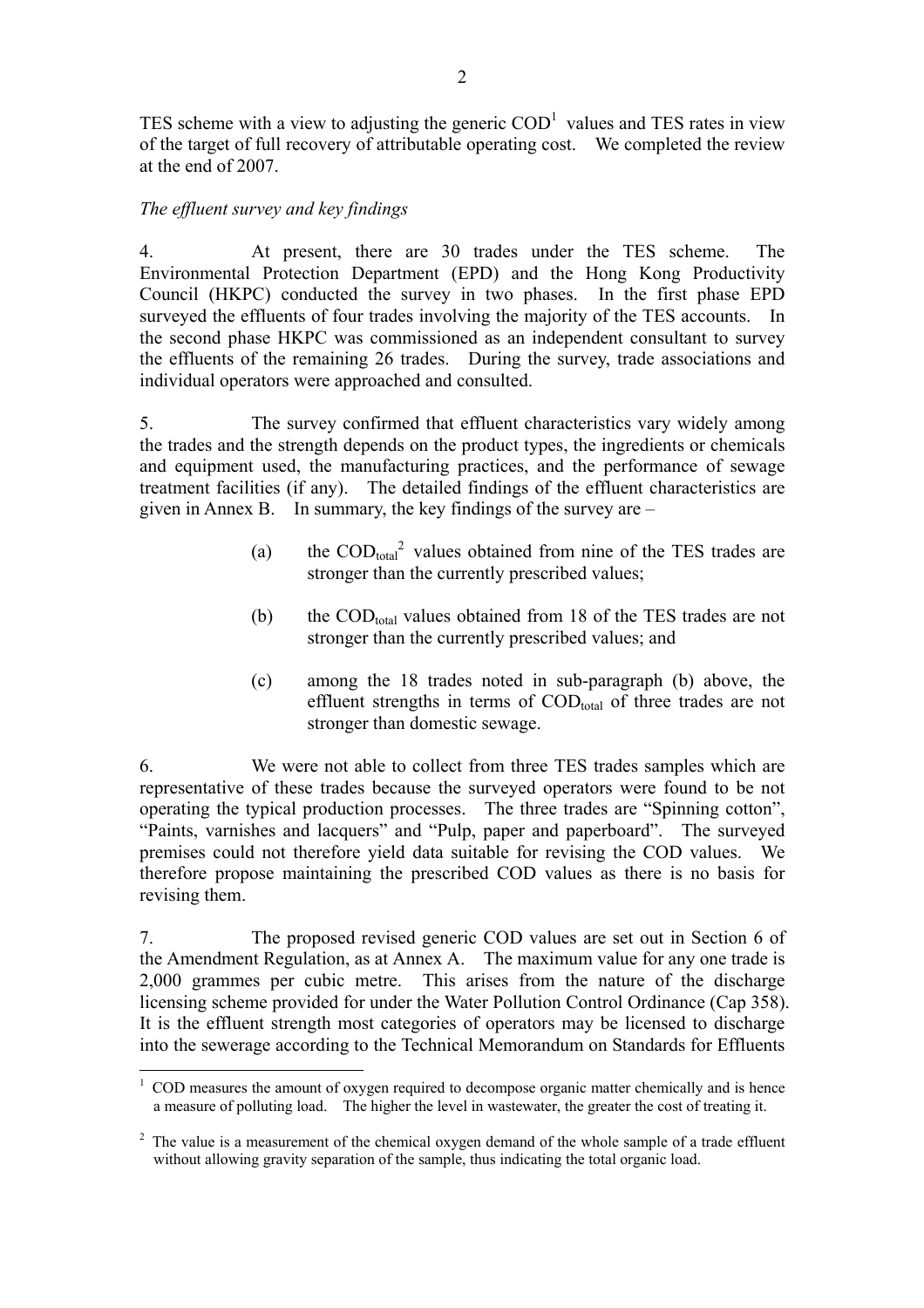Discharged into Drainage and Sewerage Systems, Inland and Coastal Waters, which governs the said licensing scheme.

## *Recalculated TES rates*

8. Based on the results of the effluent surveys and assuming a maximum effluent COD value of 2,000 grammes per cubic metre, we have recalculated the pollution loadings of the TES trades and the apportionment of costs between the SC and the TES. To further enhance the accuracy and fairness of the calculations, we have treated reassessed accounts separately by using the actual COD values established in the reassessment process to estimate the loads from such accounts, instead of the generic COD values prescribed. After the recalculation, the apportionment of sewage services costs between the SC and the TES has changed from a ratio of 78:22 to one of 85:15. This technical adjustment reflects the overall improvements in effluent quality of the TES trades under the sewage services charging scheme. We have calculated the new TES rates based on this revised apportionment.

## *Implications to the SC*

9. Partly as a result of the revised apportionment of sewage services costs between the SC and TES, the projected operating cost recovery rate for the SC will be reduced from the original target of 80% to around 70% after the 10-year increment scheme approved by the LegCo in May 2007. Other factors include the projections of inflation and operating costs. However, we do not propose to review the SC 10-year increment scheme, which should be kept intact for the time being.

## *Removal of trades from the TES scheme*

10. Since three trades, namely "Bleaching and dyeing of garments", "Textile stencilling and printing", and "Laundries", have been found to discharge effluents not stronger than domestic sewage, there is no longer any basis for subjecting them to the TES, which seeks to recover from operators the additional cost incurred in treating effluents more polluting than domestic sewage. The Amendment Regulation will remove them from the scheme entirely.

## *Reduction in TES rates*

11. Concerning the remaining 27 trades in the TES scheme, the Amendment Regulation will reduce the TES rates for 13 trades by one single reduction with effect from 1 August 2008 to reflect the revised COD values and to achieve full recovery of the attributable operating costs.

12. Of the 13 trades mentioned in paragraph 11 above, the generic COD values of 12 trades have to be adjusted downwards to reflect the finding that the effluents from these trades have become less polluting. The Amendment Regulation will adjust their applicable TES rates as the resultant cost of treating these effluents is reduced. The downward adjustment is in line with our existing policy of achieving full recovery of attributable operating costs.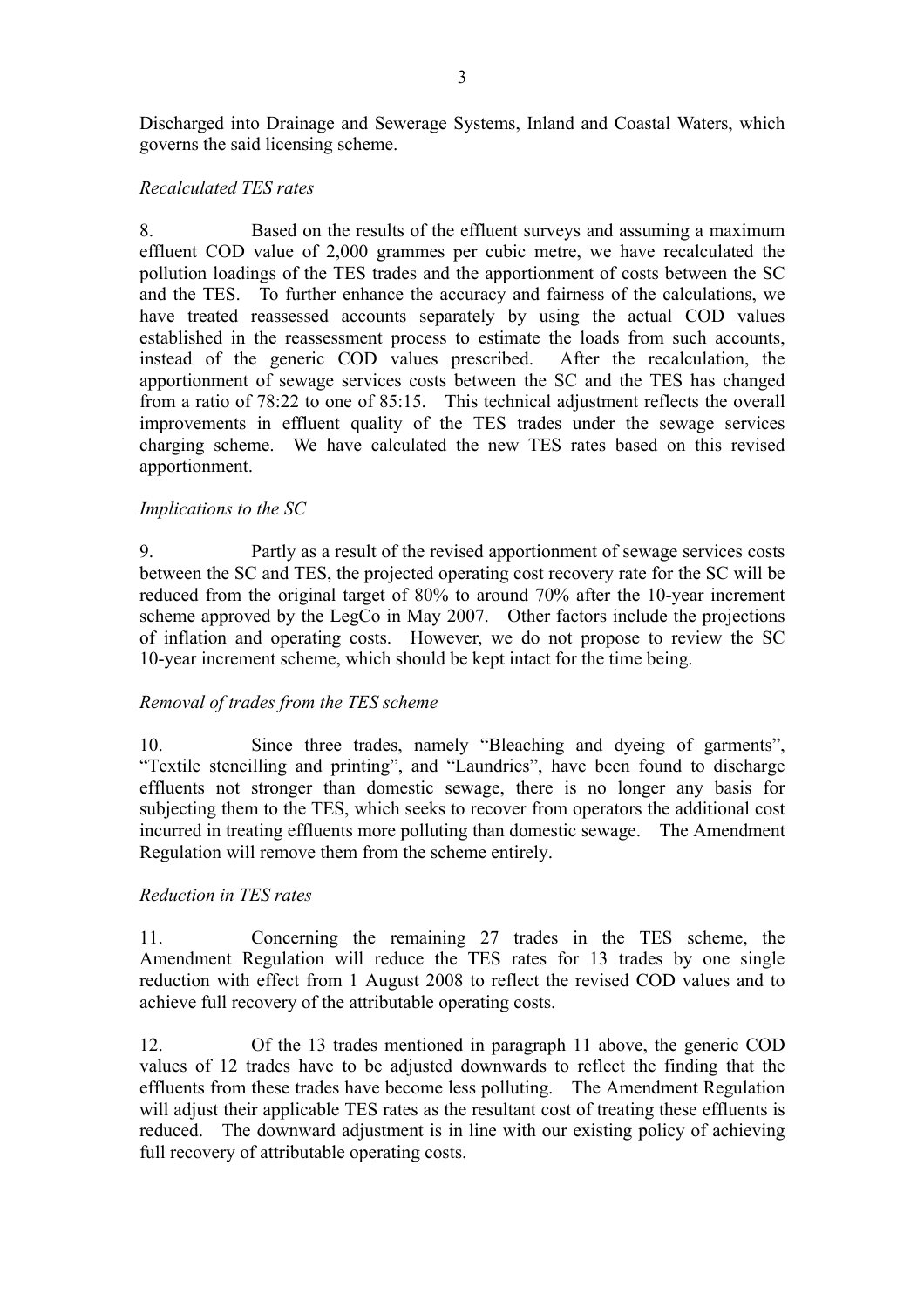13. While the effluent of the remaining trade, "Canning & preserving fruit & vegetables", was found to be slightly stronger than presently prescribed, the difference between its  $\text{COD}_{\text{total}}$  and  $\text{COD}_{\text{settled}}$  (i.e.  $\text{COD}_{\text{total-settled}}^3$ ) values (after the application of the 2,000 grammes per cubic metre cap) has decreased. As a result, its TES Rate should be slightly reduced accordingly.

## *Increases in TES rates*

14. The Amendment Regulation will increase the TES rate for one trade ("Canning, preserving and processing of fish and crustaceans") by one single increment on 1 August 2008 and for 13 trades by two consecutive increments on 1 August 2008 and 1 August 2009 to reflect the revised COD values on the premise of recovering full attributable operating cost by 2009-10. The cumulative TES increments for the majority of these trades will be around 19% to 37%, with one trade at 4,000%.

15. For "Soap and cleaning preparations, perfumes, cosmetic" and "Soy and other sauces" trades, although their COD values have improved, such improvements are not of a scale that justify a reduction in the TES rates in view of the fact that the most recent effluent strengths for the two trades remain above the 2,000 grammes per cubic metre cap which limits the charge rates. The Amendment Regulation will therefore adjust their applicable TES rates by two increments to recover fully the operating cost after the second increment.

16. Similarly, the Amendment Regulation will increase the TES rate for "Canning, preserving and processing of fish & crustaceans" despite the slight improvement in the COD values of its effluent in order to recover from the trade fully the attributable operating cost. The necessary increase in the applicable TES rate is small and will be made by one increment.

17. Our survey showed that eight other trades have not improved their effluent quality over the years. In fact, their effluents are stronger than currently prescribed under the TES scheme. We propose increasing their TES rates by two increments to achieve full operating cost recovery by 2009-10.

18. For the three trades from which we were not able to collect effluent samples representative of their typical production processes, we propose adjusting upwards by two increments their applicable TES rates to achieve full operating cost recovery by 2009-10. There are 86 accounts under these trades and their effluent load accounts for less than 0.5% of the overall load subject to TES. We would continue to monitor their effluent and initiate adjustments where appropriate.

*Other considerations* 

19. We have been very conscious of the need to control the operating costs

<sup>&</sup>lt;sup>3</sup> The value is derived by subtracting COD<sub>settled</sub> from COD<sub>total</sub>, indicating the organic load of the settled portion of the water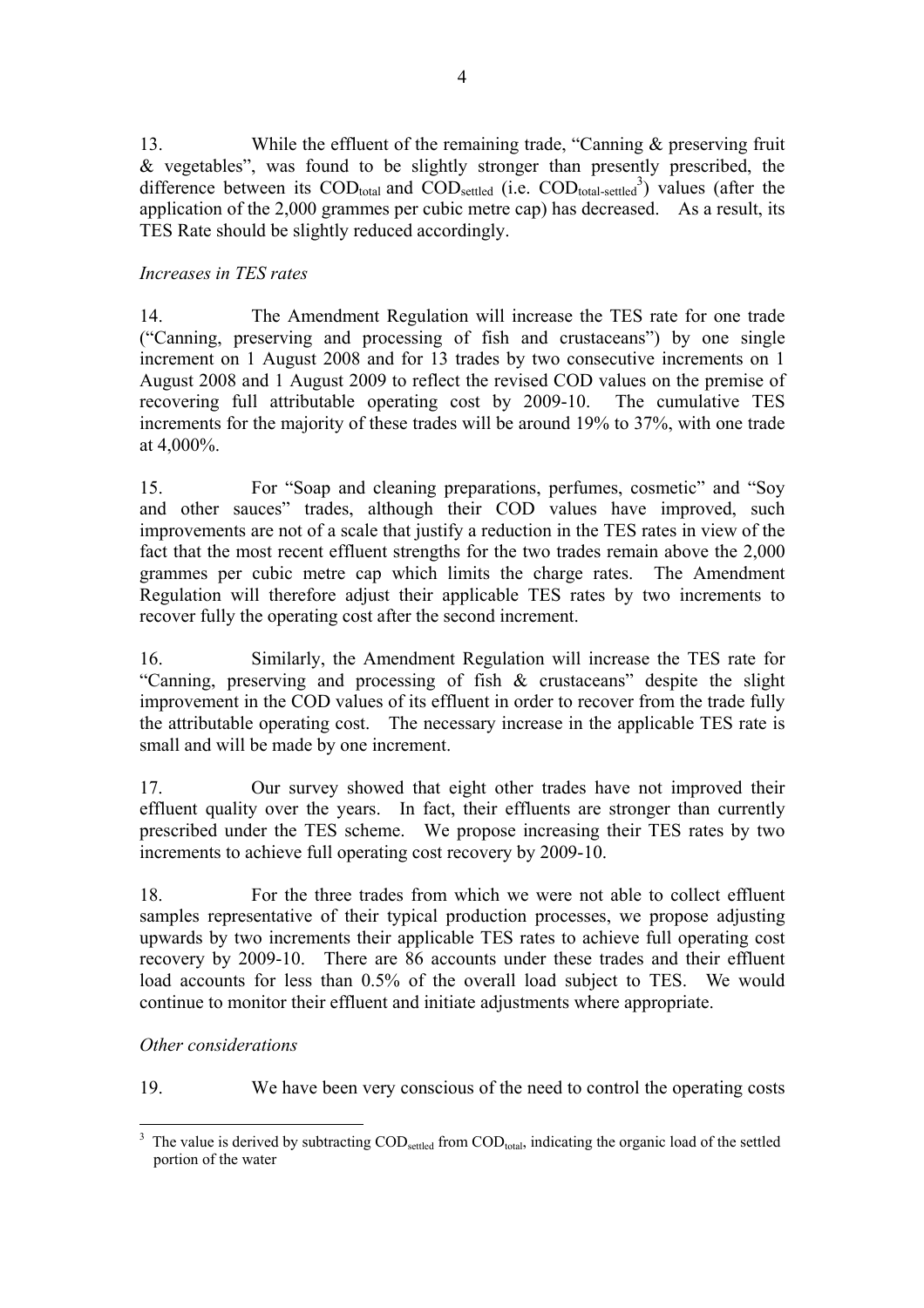of the sewage services and have adopted various measures to improve efficiency, for example streamlining staff structure, outsourcing sewerage maintenance and supporting operations, adopting energy saving technologies and better use of biogas produced in secondary sewage treatment works. The total expenditure has declined by 4% and unit treatment cost by 10% as the volume of sewage treated and the number of sewage treatment works and pumping stations have increased by 6% and 27% respectively over the past few years.

20. The projected TES recovery rate for 2007-08 is around 84%. With the proposed adjustments in COD values, revised apportionment of costs between SC and TES, and phased increases in the TES rates, we project that the attributable operating cost could be recovered fully after the second increment in 2009-10.

## **THE AMENDMENT REGULATION**

- 21. The main provisions of the Amendment Regulation are
	- (a) **Section 5** repeals and replaces Schedule 1 to the Sewage Services (Trade Effluent Surcharge) Regulation (the Regulation) which sets out the applicable TES rates for the 27 TES trades remaining in the TES scheme;
	- (b) **Section 6** repeals and replaces Schedule 2 to the Regulation which sets out the generic COD values for the 27 TES trades remaining in the TES scheme; and
	- (c) **Section 8** repeals and replaces the matrices in Schedule 4 to the Regulation which are used to determine a new TES rate for a consumer after a reassessment provided for by the Regulation.

22. The above amendments to the Regulation are made based on the findings of the survey. The amendments are necessary to ensure a fair and equitable sharing of the operating cost of providing sewage services amongst different parties according to the polluter-pays principle.

## **LEGISLATIVE TIMETABLE**

23. The legislative timetable will be as follows –

| Publication in the Gazette           | 9 May 2008    |
|--------------------------------------|---------------|
| Tabling at the LegCo                 | 14 May 2008   |
| Commencement of amendment regulation | 1 August 2008 |

## **IMPLICATIONS OF THE PROPOSAL**

24. The Amendment Regulation is in conformity with the Basic Law, including the provisions concerning human rights. It does not affect the current binding effect of the existing provisions of the Sewage Services Ordinance and its subsidiary legislation. It has no civil service implications. The proposal has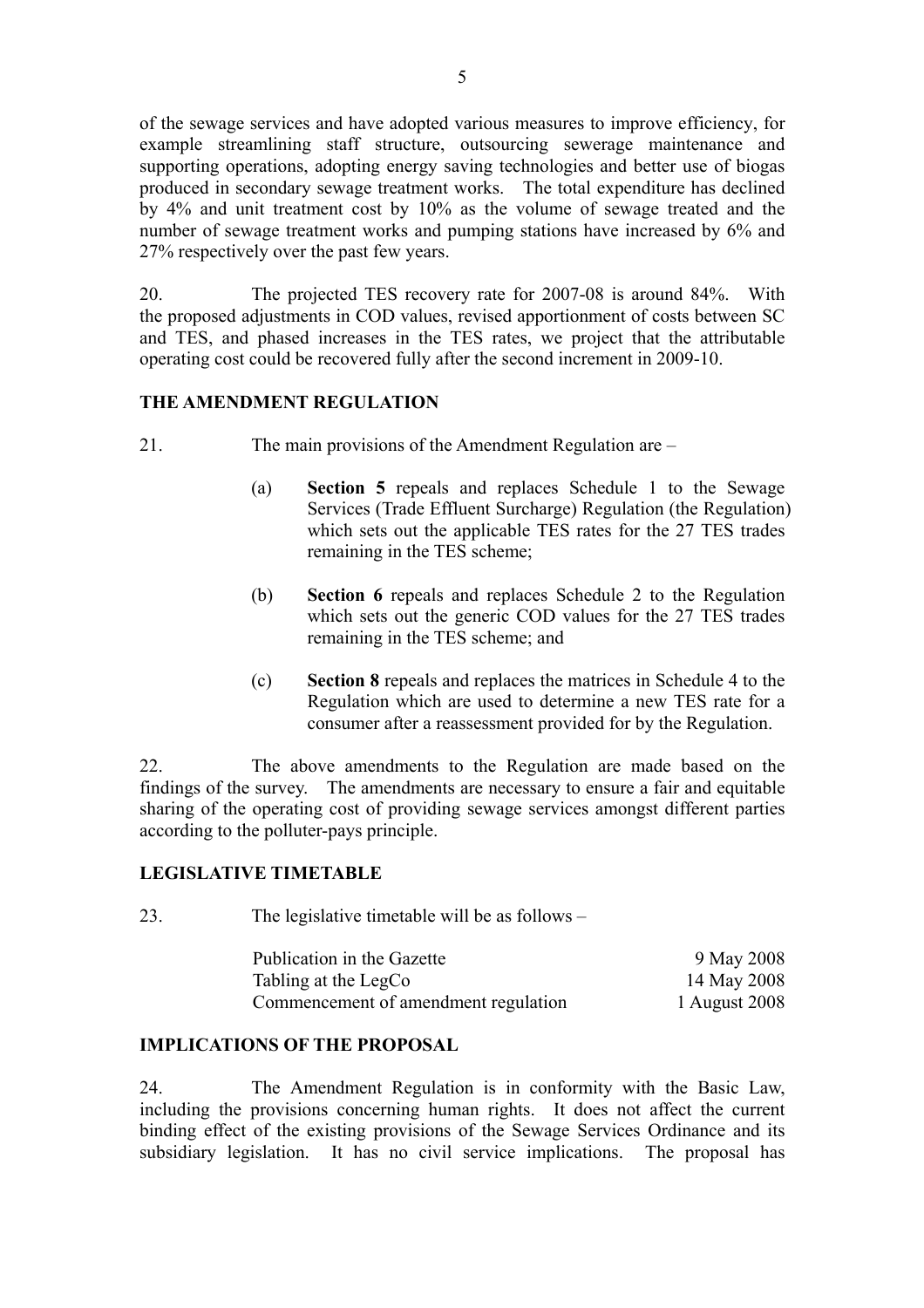economic, financial, environmental and sustainability implications as follows –

(a) Economic implications

Increases in the TES rates for 14 trades, which account for some 8% of the established accounts, will incentivise them to adopt more effective pollution control measures and economise on using water resources. The proposed TES increments will raise the operating costs of the majority of trades by less than \$200 per month. The overall impact on these traders is unlikely to be significant.

(b) Financial implications

The total net financial implications assuming the proposed TES revisions will take effect on 1 August 2008 and 1 August 2009 are –

- (i) In the 2008-09 financial year, the estimated net reduction in TES revenue will be \$32.4M. Following the adjustments in the COD values, revised apportionment of costs between the SC and the TES, and the TES rates, the cost recovery rate for the TES will be enhanced from 84% to 93%.
- (ii) In the 2009-10 financial year, the net reduction in the TES will be \$50.5M. The TES recovery rate will be further enhanced to 100%.
- (c) Environmental implications

With adjustments in the TES to reflect the latest pollution control practices, the trades will have more incentive to adopt suitable measures to reduce the amount of pollution discharged. The proposals are in line with the polluter-pays principle which is widely supported in the community and by the green groups in particular.

(d) Sustainability implications

The proposed adjustments in the TES are modest and will not impose significant economic pressure on the public and the trades. The move to a more rigorous application of the polluter-pays principle should encourage more rational behaviour and thus help reduce the overall cost of wastewater treatment to society. In general, the proposal is in line with the sustainability principles of minimising our ecological footprint through further application of the polluter-pays principle.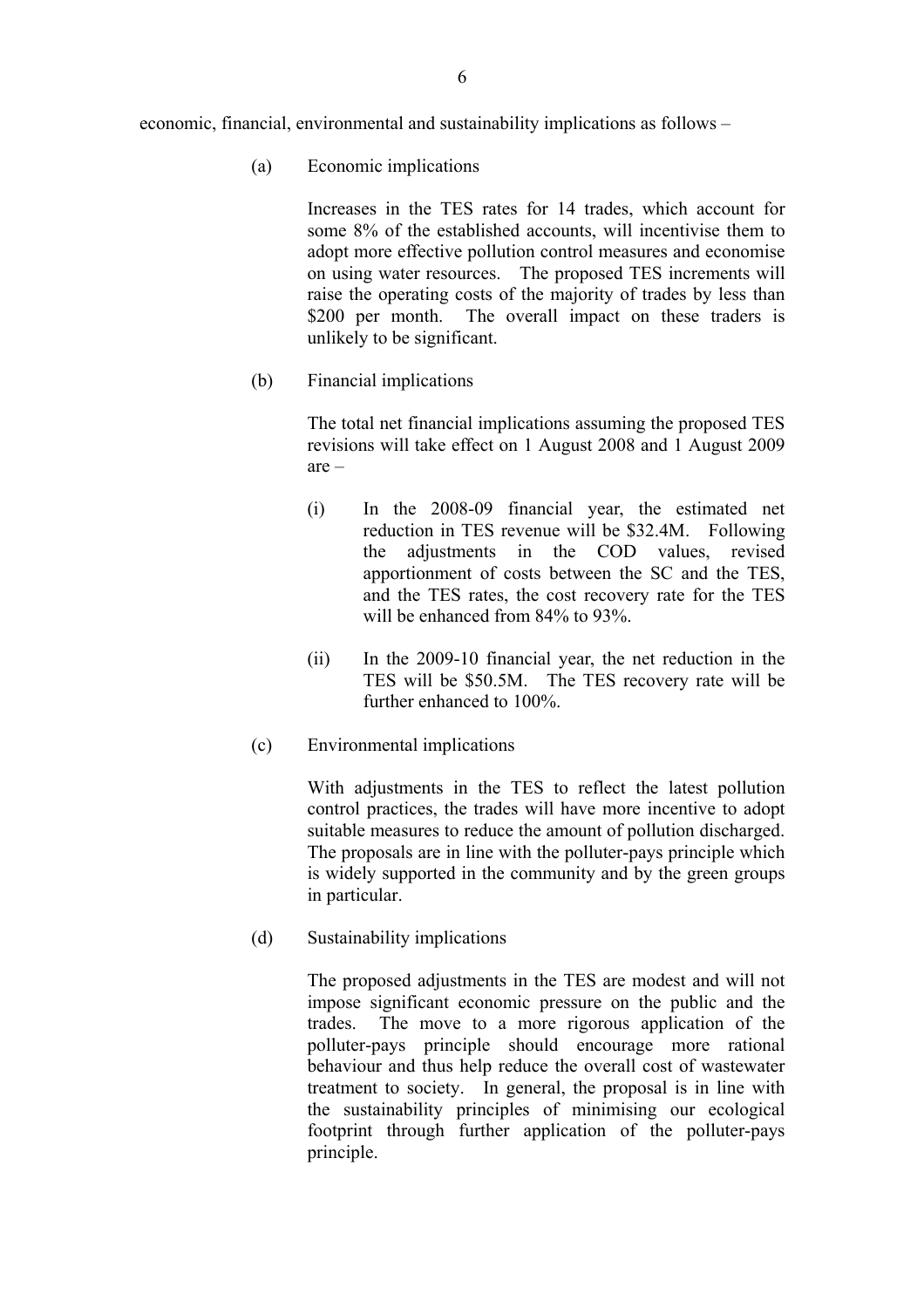## **ENQUIRIES**

25. For any enquiries, please contact Eric K LEE, Senior Administrative Officer (Water Policy Division), on 2594 6284.

## **BACKGROUND**

26. The sewage services charging scheme was introduced in Hong Kong on 1 April 1995 backed by the Sewage Services Ordinance enacted in 1994, the Sewage Services (Sewage Charge) Regulation in 1995 and the Sewage Services (Trade Effluent Surcharge) Regulation in 1995.

27. The SC aims to recover the cost of collecting and treating sewage at or below a pollution strength equivalent to domestic sewage. The SC is levied on all users whose premises are connected to a government sewer. The TES is an additional charge on top of the SC, applying to 30 trades, for the additional cost incurred in treating effluents of strength stronger than domestic sewage. Members of the same trades are subject to trade-specific TES rates, which are based on the respective generic COD values for each trade. Individual members of a trade are entitled to a lower TES rate if they can, through a reassessment process, demonstrate that the effluent they discharge is weaker than that suggested.

**Environmental Protection Department 9 May 2008 File Ref. : EP(CR) 9/35/16**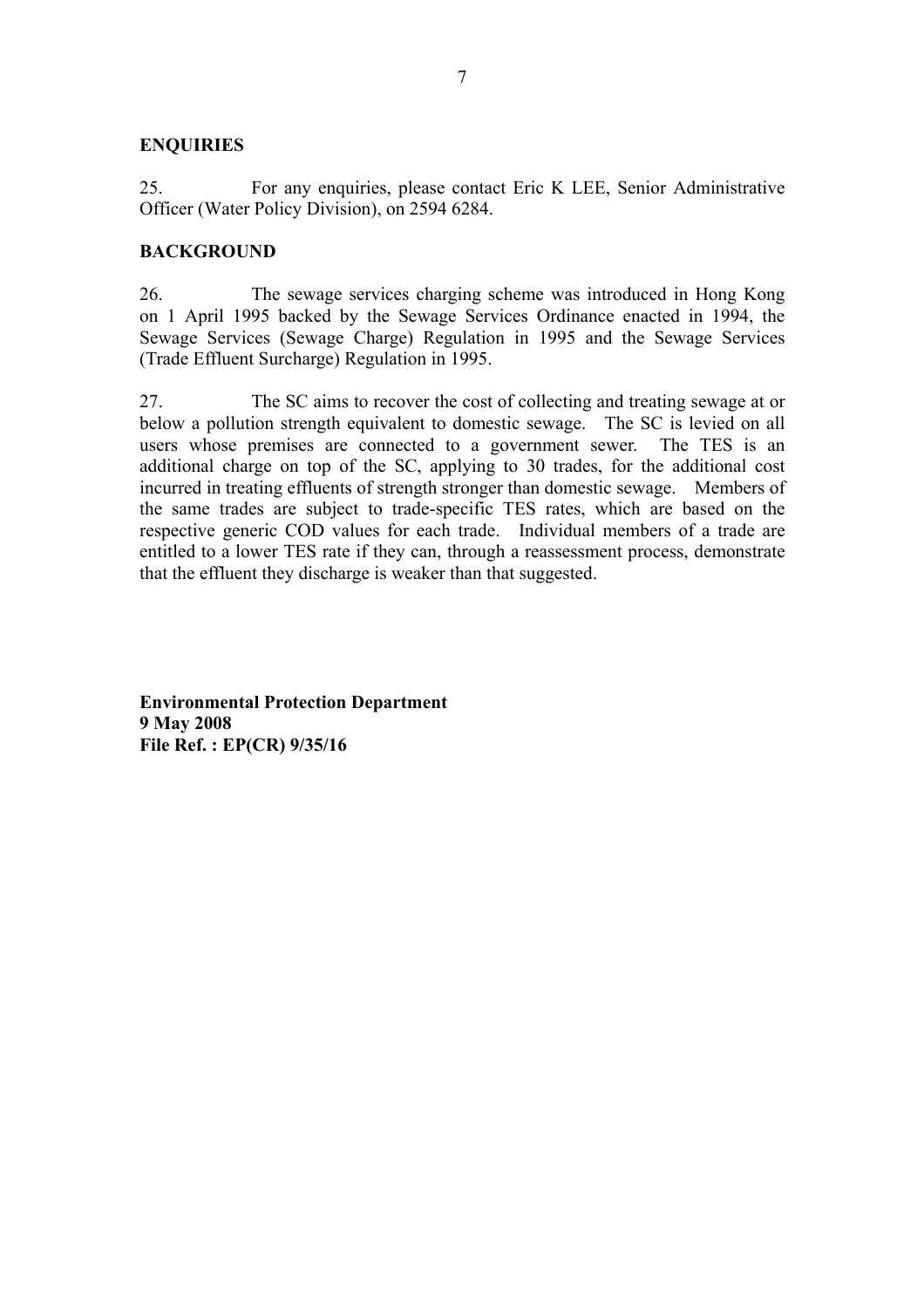### Annex A

## **SEWAGE SERVICES (TRADE EFFLUENT SURCHARGE)(AMENDMENT) REGULATION 2008**

(Made by the Chief Executive in Council under section 12 of the Sewage Services Ordinance (Cap. 463))

#### $1<sub>1</sub>$ Commencement

This Regulation shall come into operation on 1 August 2008.

#### Interpretation  $2<sub>1</sub>$

Section 2 of the Sewage Services (Trade Effluent Surcharge)  $(1)$ Regulation (Cap. 463 sub. leg. B) is amended, in the English text, in the definition of "strength of domestic sewage", by repealing the semicolon and substituting a full stop.

Section 2 is amended by repeating the definition of "water control"  $(2)$ zone".

#### Trade effluent surcharge rates  $3.$

Section 3(1)(*a*) and (*b*) is repealed and the following substituted –

- at the rate specified in column 3 of Schedule 1 if the billing period  $``(a)$ for the surcharge begins on a date between 1 August 2008 and 31 July 2009 (both days inclusive); or
- at the rate specified in column 4 of Schedule 1 if the billing period  $(b)$ for the surcharge begins on or after 1 August 2009,".

#### **Transitional**  $\mathbf{4}$

- Section 8 is amended by renumbering it as section  $8(1)$ .  $(1)$
- Section 8 is amended by adding  $(2)$

Where a new trade effluent surcharge rate is  $(2)$ determined under section  $4(2)$  and the billing period during which the determination is made begins before 1 August 2008, the reference to Schedules 2 and 4 in section  $4(2)$  shall be read as a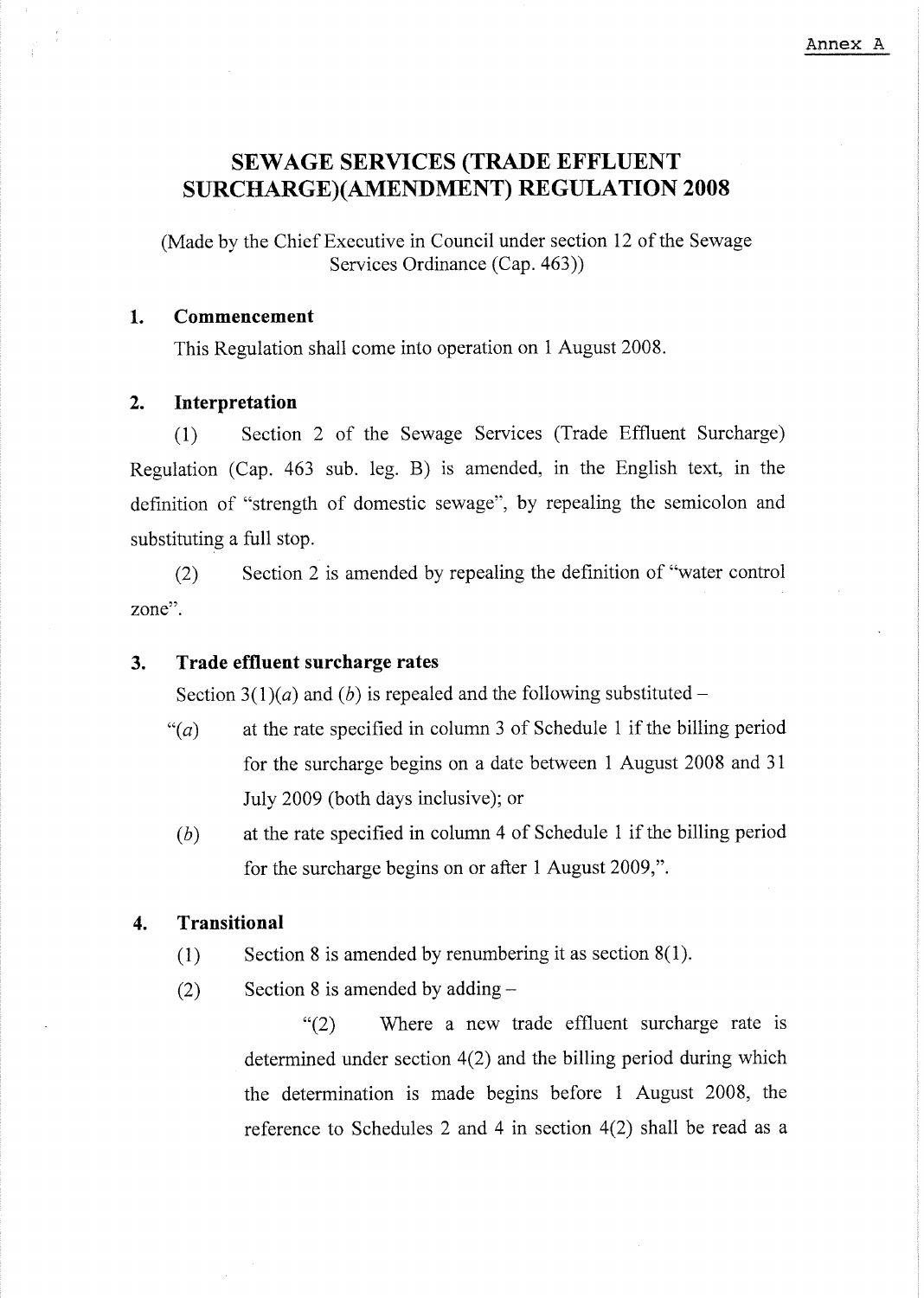reference to those Schedules as in force immediately before 1 August 2008.

Where a new trade effluent surcharge rate is  $(3)$ determined under section  $4(2)$  and the billing period during which the determination is made begins on a date between 1 August 2008 and 31 July 2009 (both days inclusive)  $-$ 

- the reference to Schedule 2 in section  $4(2)$  $(a)$ shall be read as a reference to Schedule 2 as in force on 1 August 2008; and
- $(b)$ the applicable matrix is the matrix in Part Lof Schedule 4.

Where a new trade effluent surcharge rate is  $(4)$ determined under section  $4(2)$  and the billing period during which the determination is made begins on or after 1 August  $2009 -$ 

- the reference to Schedule 2 in section  $4(2)$  $(a)$ shall be read as a reference to Schedule 2 as in force on 1 August 2008; and
	- $(b)$ the applicable matrix is the matrix in Part II of Schedule 4.".

#### $5.$ **Schedule 1 substituted**

Schedule 1 is repealed and the following substituted  $-$ 

### "SCHEDULE 1

 $[s, 3]$ 

## **TRADE EFFLUENT SURCHARGE RATES**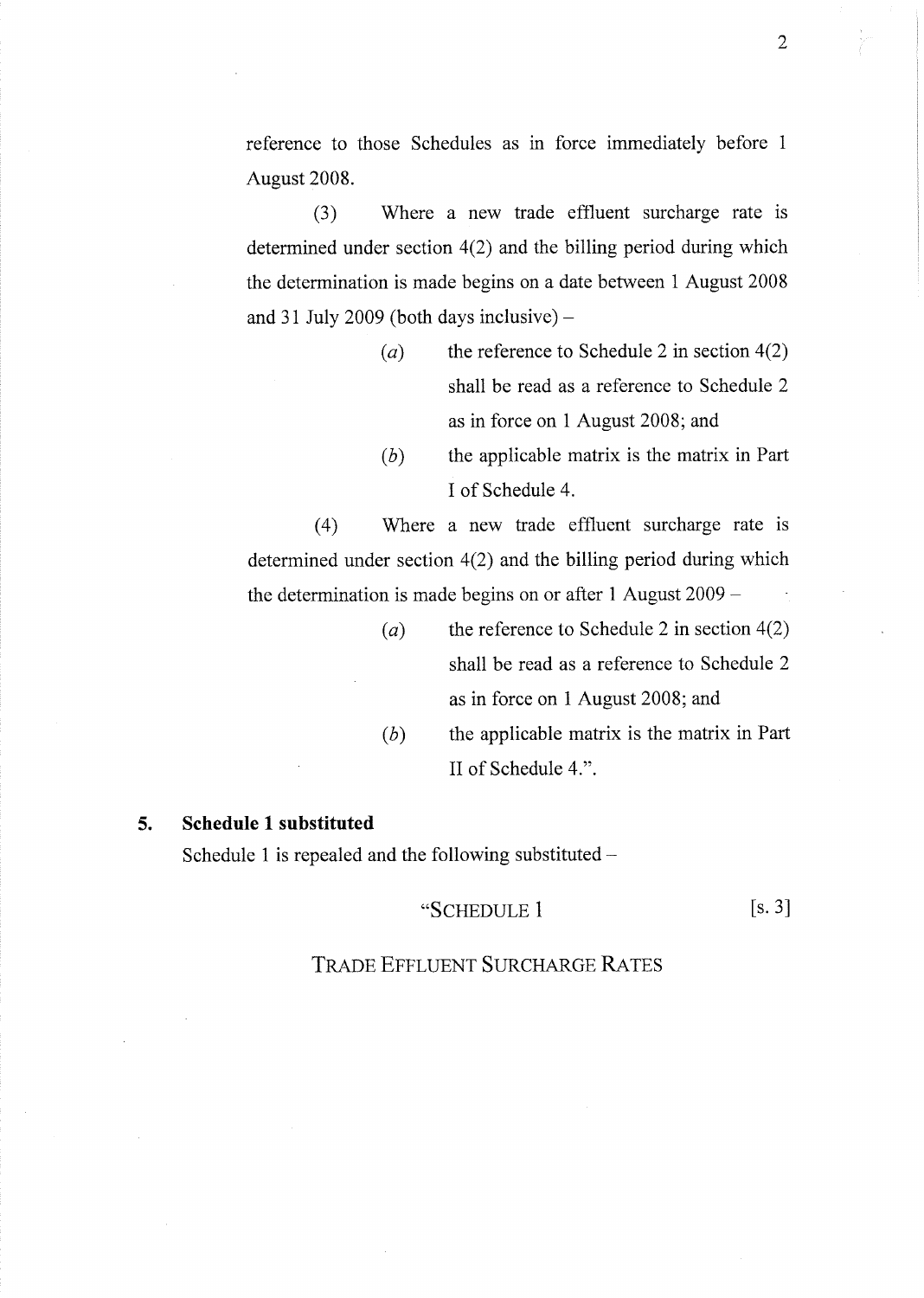| Item | Trade, business or<br>manufacture                         | Rate for billing<br>period<br>beginning on a<br>date between 1<br>August 2008<br>and 31 July<br>2009 (both<br>days inclusive) | Rate for<br>billing period<br>beginning on<br>or after 1<br>August 2009 |
|------|-----------------------------------------------------------|-------------------------------------------------------------------------------------------------------------------------------|-------------------------------------------------------------------------|
|      |                                                           | $\frac{\text{S}}{\text{m}^3}$                                                                                                 | $\frac{\text{S}}{\text{m}^3}$                                           |
| 1.   | yarn sizing                                               | 4.13                                                                                                                          | 4.51                                                                    |
| 2.   | washing new garments,<br>excluding laundries              | 0.41                                                                                                                          | 0.41                                                                    |
| 3.   | bleaching and dyeing of<br>knitted fabric                 | 0.41                                                                                                                          | 0.41                                                                    |
| 4.   | bleaching and dyeing of<br>woven fabric                   | 1.20                                                                                                                          | 1.20                                                                    |
| 5.   | knit outerwear                                            | 0.41                                                                                                                          | 0.41                                                                    |
| 6.   | wearing apparel other than<br>knit outerwear              | 0.41                                                                                                                          | 0.41                                                                    |
| 7.   | spinning cotton                                           | 0.37                                                                                                                          | 0.41                                                                    |
| 8.   | soap and cleaning<br>preparations, perfumes,<br>cosmetics | 4.13                                                                                                                          | 4.51                                                                    |

 $\hat{\mathcal{L}}$ 

 $\sim$ 

 $\begin{array}{c} \mathbf{r} \\ \mathbf{r} \\ \mathbf{r} \end{array}$ 

 $\ddot{\phantom{0}}$ 

÷.

 $\overline{3}$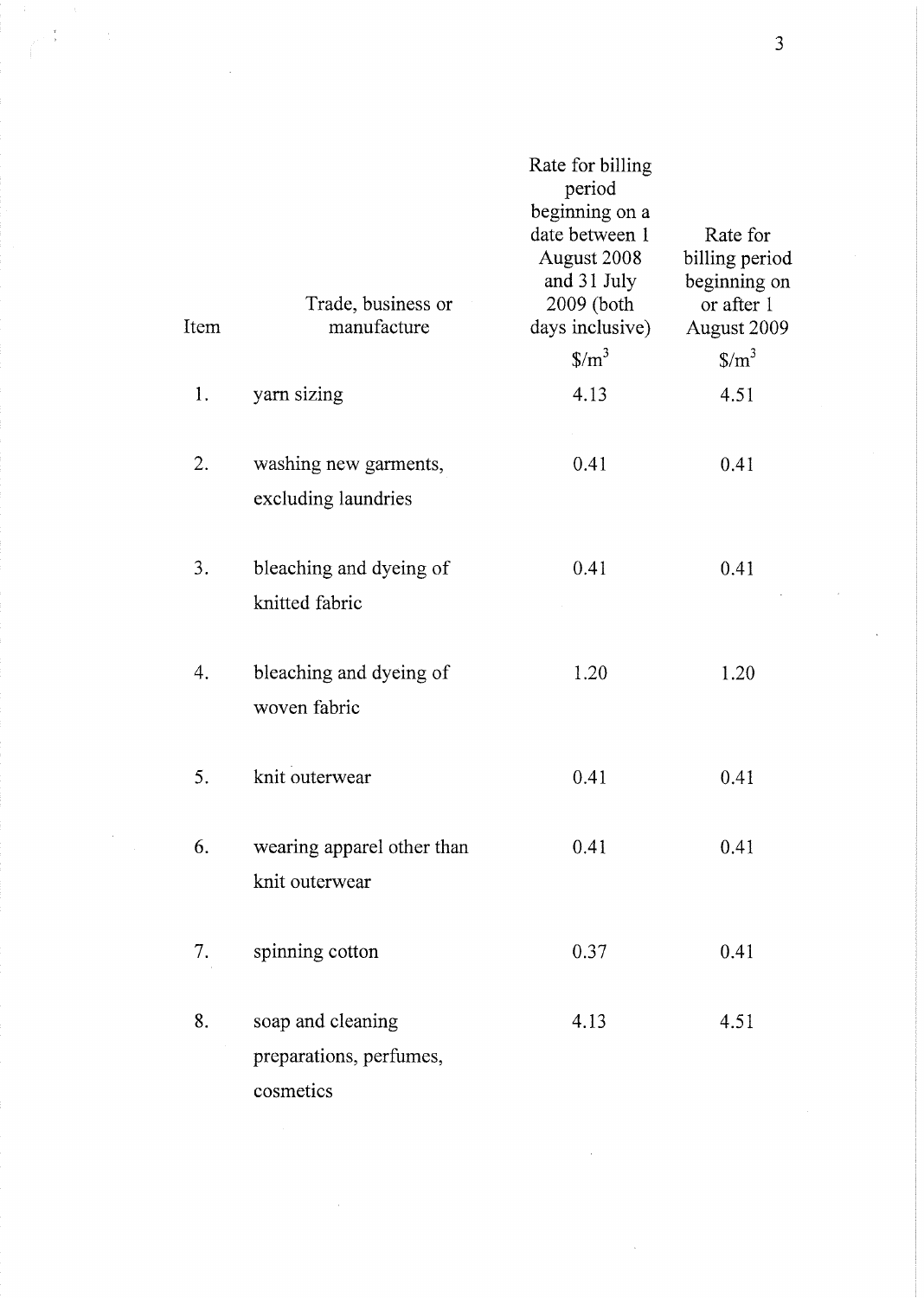| 9.  | medicines                                               | 4.13 | 4.51 |  |
|-----|---------------------------------------------------------|------|------|--|
| 10. | paints, varnishes and lacquers                          | 1.27 | 1.38 |  |
| 11. | basic industrial chemicals                              | 0.76 | 0.76 |  |
| 12. | tanneries and leather finishing                         | 0.76 | 0.76 |  |
| 13. | pulp, paper and paperboard                              | 4.47 | 4.88 |  |
| 14. | soft drinks and carbonated<br>waters industries         | 0.47 | 0.47 |  |
| 15. | breweries and manufacture of<br>malt liquor             | 4.13 | 4.51 |  |
| 16. | distilling, rectifying and<br>blending spirits          | 4.13 | 4.51 |  |
| 17. | cocoa, chocolate and sugar<br>confectionery             | 4.13 | 4.51 |  |
| 18. | vermicelli, noodles and similar<br>farinaceous products | 4.13 | 4.51 |  |
| 19. | bakery products                                         | 3.59 | 3.92 |  |
| 20. | grain mill products                                     | 2.77 | 2.77 |  |

 $\hat{A}$ 

 $4$   $\leftarrow$ 

 $\frac{1}{2} \left( \frac{1}{2} \right)$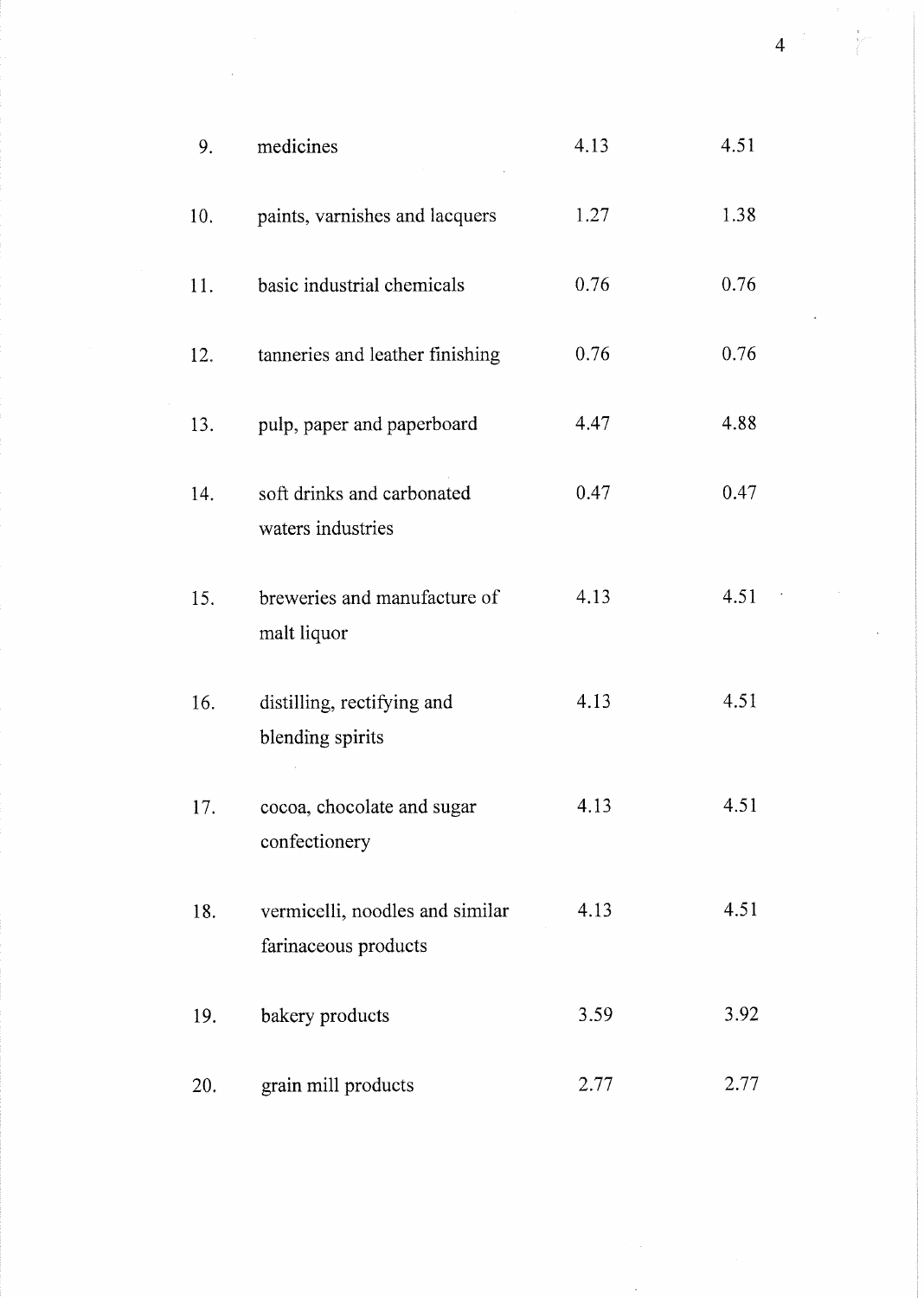| 21. | vegetable oil, peanut oil,                                       | 2.48 | 2.48      |
|-----|------------------------------------------------------------------|------|-----------|
|     | peppermint oil and aniseed oil                                   |      |           |
| 22. | canning, preserving and<br>processing of fish and<br>crustaceans | 1.78 | 1.78      |
| 23. | canning and preserving of fruit<br>and vegetables                | 3.41 | 3.41      |
| 24. | dairy products                                                   | 4.13 | 4.51      |
| 25. | slaughtering, preparing and<br>preserving meat                   | 1.74 | 1.74      |
| 26. | soy and other sauces                                             | 4.13 | 4.51      |
| 27. | restaurants                                                      | 3.05 | $3.05$ ". |
|     |                                                                  |      |           |

#### 6. Schedule 2 substituted

Schedule 2 is repealed and the following substituted -

### $[ss. 4 & 8]$ "SCHEDULE 2

# **COD VALUES**

| Item | Trade, business or<br>manufacture | $\mathrm{COD}_{t}$ | $\text{COD}_s$ |
|------|-----------------------------------|--------------------|----------------|
|      |                                   | $g/m^3$            | $g/m^3$        |
|      | yarn sizing                       | 2000               | 2000           |

 $\overline{5}$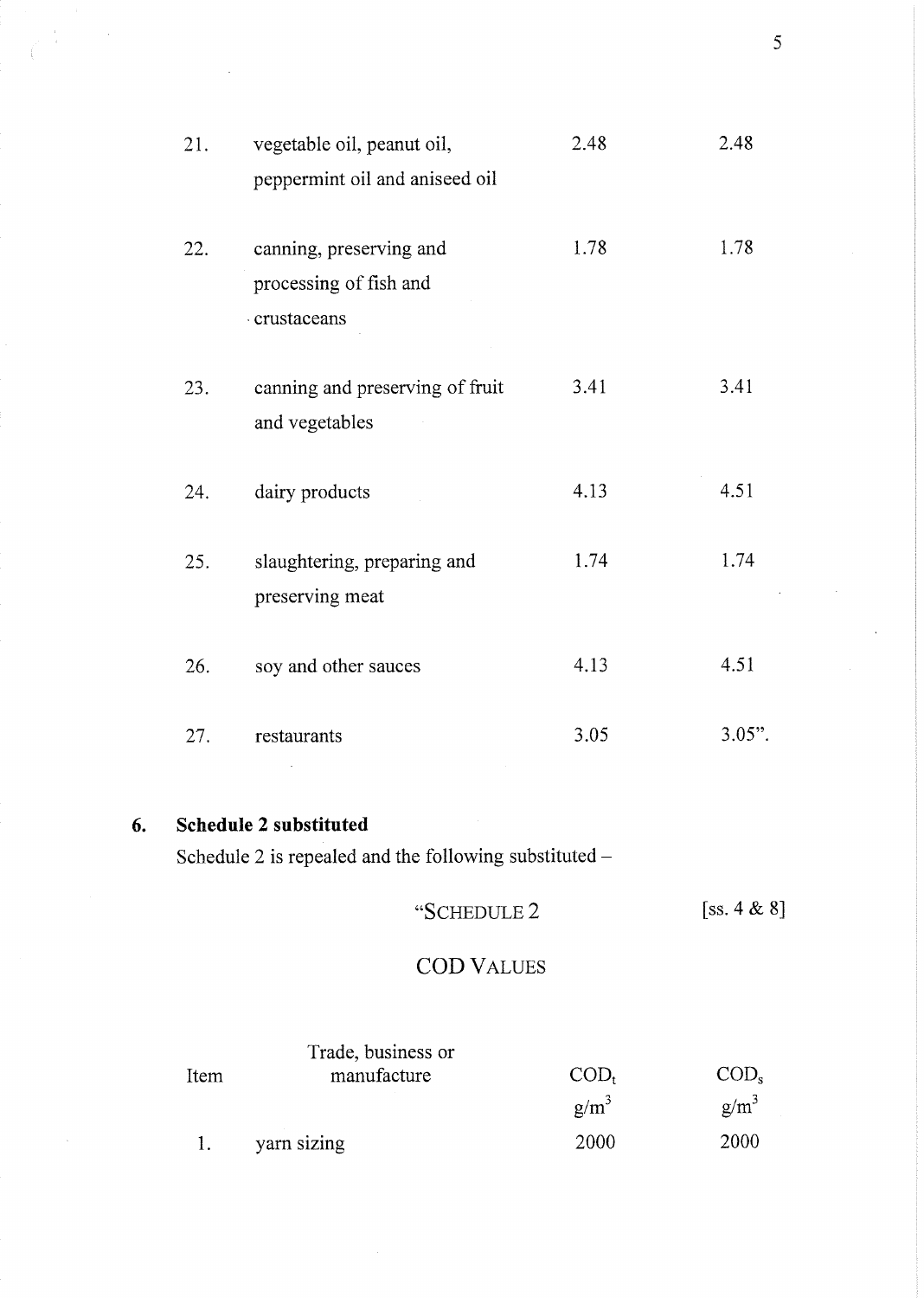| 2.  | washing new garments,<br>excluding laundries              | 566  | 507  |  |
|-----|-----------------------------------------------------------|------|------|--|
| 3.  | bleaching and dyeing of<br>knitted fabric                 | 665  | 607  |  |
| 4.  | bleaching and dyeing of<br>woven fabric                   | 1053 | 981  |  |
| 5.  | knit outerwear                                            | 566  | 507  |  |
| 6.  | wearing apparel other than<br>knit outerwear              | 566  | 507  |  |
| 7.  | spinning cotton                                           | 570  | 541  |  |
| 8.  | soap and cleaning<br>preparations, perfumes,<br>cosmetics | 2000 | 2000 |  |
| 9.  | medicines                                                 | 2000 | 2000 |  |
| 10. | paints, varnishes and lacquers                            | 1000 | 619  |  |
| 11. | basic industrial chemicals                                | 677  | 656  |  |
| 12. | tanneries and leather finishing                           | 807  | 781  |  |

 $\sim 10$ 

 $\mathcal{L}^{\text{max}}_{\text{max}}$  , where  $\mathcal{L}^{\text{max}}_{\text{max}}$ 

 $6\overline{6}$ 

 $\sim$   $\sim$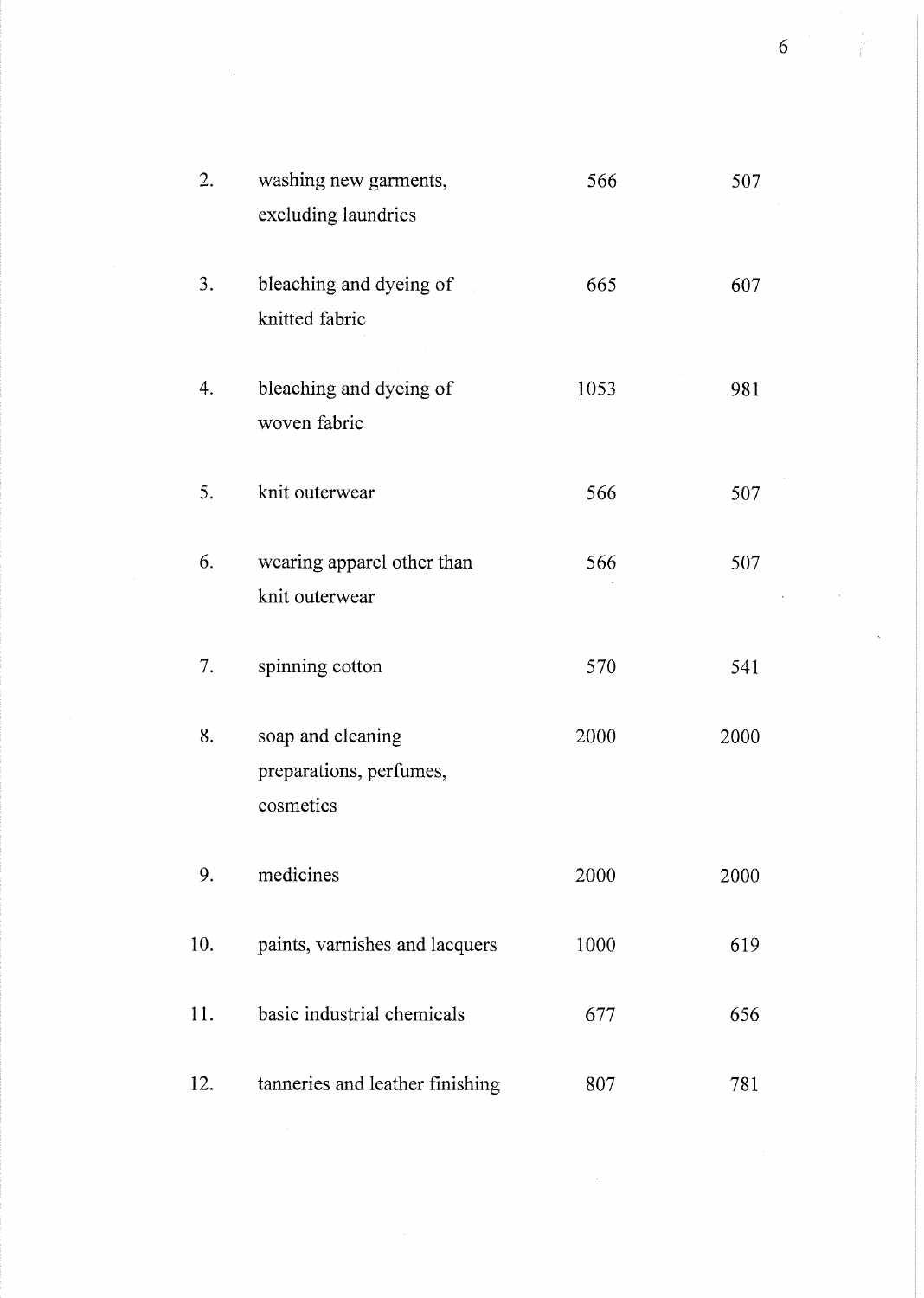| 13. | pulp, paper and paperboard                                       | 1870 | 947  |
|-----|------------------------------------------------------------------|------|------|
| 14. | soft drinks and carbonated<br>waters industries                  | 826  | 628  |
| 15. | breweries and manufacture of<br>malt liquor                      | 2000 | 2000 |
| 16. | distilling, rectifying and<br>blending spirits                   | 2000 | 2000 |
| 17. | cocoa, chocolate and sugar<br>confectionery                      | 2000 | 2000 |
| 18. | vermicelli, noodles and similar<br>farinaceous products          | 2000 | 2000 |
| 19. | bakery products                                                  | 2000 | 1506 |
| 20. | grain mill products                                              | 1521 | 1290 |
| 21. | vegetable oil, peanut oil,<br>peppermint oil and aniseed oil     | 1320 | 1310 |
| 22. | canning, preserving and<br>processing of fish and<br>crustaceans | 1141 | 873  |
| 23. | canning and preserving of fruit                                  | 2000 | 1822 |

 $\hat{\mathcal{A}}$ 

 $\sim 10^6$ 

 $\sim 10^{-11}$ 

 $\label{eq:2} \frac{1}{\sqrt{2}}\left(\frac{1}{\sqrt{2}}\right)^{2} \left(\frac{1}{\sqrt{2}}\right)^{2} \left(\frac{1}{\sqrt{2}}\right)^{2}$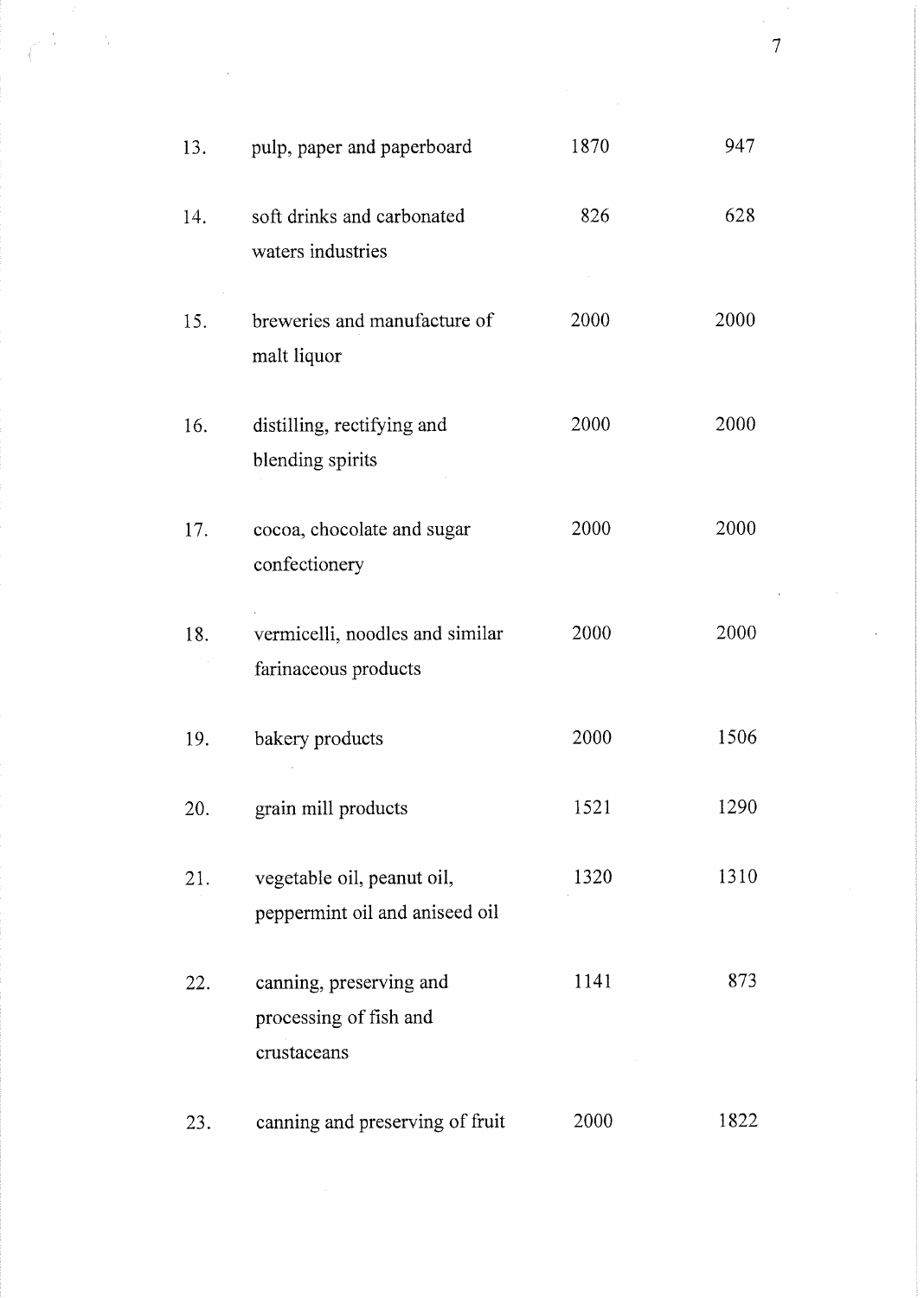and vegetables

| 24. | dairy products                                 | 2000 | 2000   |
|-----|------------------------------------------------|------|--------|
| 25. | slaughtering, preparing and<br>preserving meat | 1129 | 769    |
| 26. | soy and other sauces                           | 2000 | 2000   |
| 27. | restaurants                                    | 1630 | 1320". |

#### $7.$ Trade, business or manufacture

Schedule 3 is amended by repealing -

 $~^{64}$  1. bleaching and dyeing of garments".

#### 8. Schedule 4 substituted

Schedule 4 is repealed and the following substituted -

 $8<sup>1</sup>$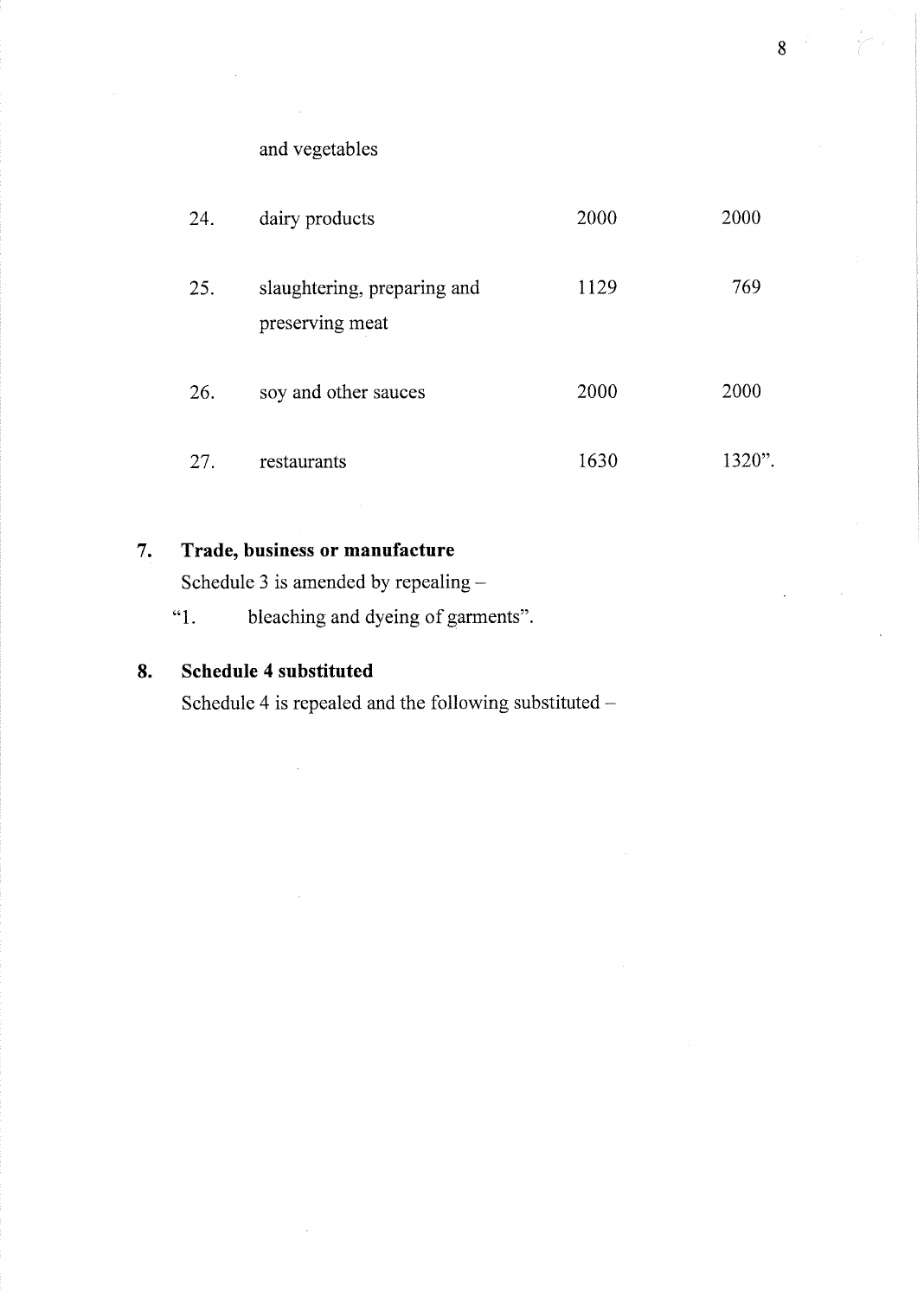# "SCHEDULE 4

## PART I

## TRADE EFFLUENT SURCHARGE RATE MATRIX FOR BILLING PERIOD BEGINNING ON A DATE BETWEEN 1 AUGUST 2008 AND 31 JULY 2009 (BOTH DAYS INCLUSIVE)

 $\frac{\text{COD}_{\text{(s)}}}{\text{(g/m}^3)}$ 

| \ສີ  |          |        |        |        |            |        |        |        |        |        |        |        |        |        |      |      |
|------|----------|--------|--------|--------|------------|--------|--------|--------|--------|--------|--------|--------|--------|--------|------|------|
|      | $\bf{0}$ | 100    | 130    | 160    | <b>200</b> | 250    | 320    | 400    | 500    | 630    | 790    | 1000   | 1260   | 1580   | 2000 |      |
| 2000 | \$4.13   |        |        |        |            |        |        |        |        |        |        |        |        |        |      | 2000 |
| 1580 | \$3.08   | \$3.08 | \$3.08 | \$3.12 | \$3.34     | \$3.60 | \$3.96 | \$4.39 |        |        |        |        |        |        |      | 1580 |
| 1260 | \$2.27   | \$2.27 | \$2.27 | \$2.33 | \$2.53     | \$2.80 | \$3.17 | \$3.59 | \$4.12 | \$4.79 |        |        |        |        |      | 1260 |
| 1000 | \$1.63   | \$1.63 | \$1.63 | \$1.68 | \$1.89     | \$2.15 | \$2.52 | \$2.94 | \$3.46 | \$4.15 | \$4.99 | \$6.09 |        |        |      | 1000 |
| 790  | \$1.10   | \$1.10 | \$1.10 | \$1.16 | \$1.37     | \$1.63 | \$2.00 | \$2.41 | \$2.94 | \$3.63 | \$4.47 | \$5.57 |        |        |      | 790  |
| 630  | \$0.70   | \$0.70 | \$0.70 | \$0.75 | \$0.96     | \$1.22 | \$1.59 | \$2.01 | \$2.53 | \$3.22 | \$4.06 | \$5.17 | \$6.53 |        |      | 630  |
| 500  | \$0.37   | \$0.37 | \$0.37 | \$0.43 | \$0.63     | \$0.90 | \$1.27 | \$1.69 | \$2.22 | \$2.89 | \$3.73 | \$4.84 | \$6.20 |        |      | 500  |
| 400  | \$0.12   | \$0.12 | \$0.12 | \$0.17 | \$0.39     | \$0.66 | \$1.02 | \$1.44 | \$1.97 | \$2.64 | \$3.48 | \$4.59 | \$5.95 | \$7.63 |      | 400  |
| 320  | \$0.00   | \$0.00 | \$0.00 | \$0.05 | \$0.26     | \$0.52 | \$0.90 | \$1.31 | \$1.83 | \$2.52 | \$3.36 | \$4.47 | \$5.83 | \$7.51 |      | 320  |
| 250  | \$0.00   | \$0.00 | \$0.00 | \$0.05 | \$0.26     | \$0.52 | \$0.90 | \$1.31 | \$1.83 | \$2.52 | \$3.36 | \$4.47 | \$5.83 | \$7.51 |      | 250  |
| 200  | \$0.00   | \$0.00 | \$0.00 | \$0.05 | \$0.26     | \$0.52 | \$0.90 | \$1.31 | \$1.83 | \$2.52 | \$3.36 | \$4.47 | \$5.83 | \$7.51 |      | 200  |

9

[ss.  $4 & 8$ ]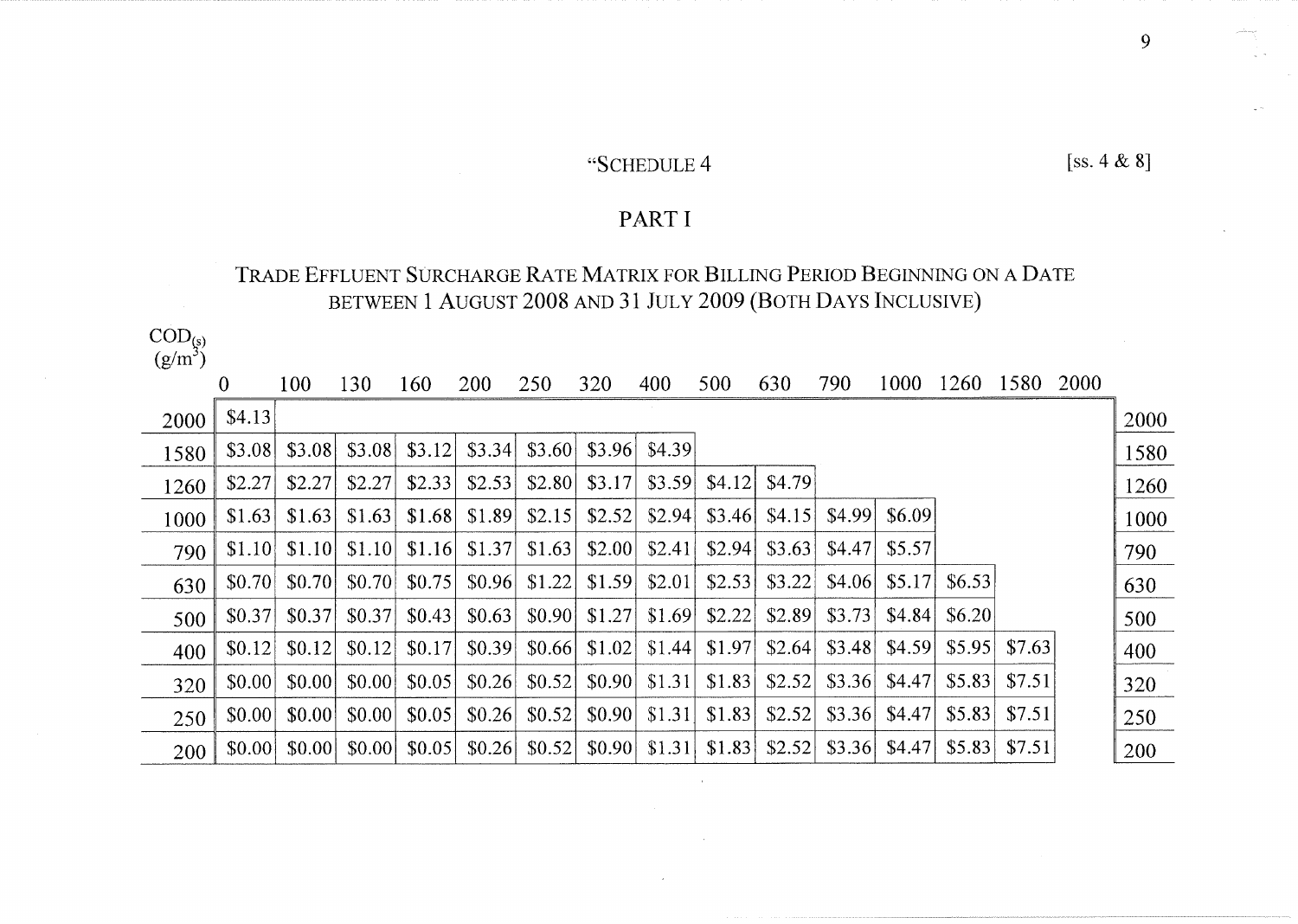| $160 \mid$                               |              |        |     |     | $\vert$ \$0.00 \ \$0.00 \ \$0.00 \ \$0.05 \ \$0.26 \ \$0.52 \ \$0.90 \ \$1.31 \ \$1.83 \ \$2.52 \ \$3.36 \ \$4.47 \ \$5.83 \ \$7.51 \ \$1.83 \ \ \$1.83 \ \ \$2.52 \ \$3.36 \ \$4.47 \ \$5.83 \ \$7.51 \ \ \$5.83 \ \ \$1.51 \ \ \ \ \ \ \ \ \ \ \ \ \ |               |     |     |     |     |     |           |           |  | 160 |
|------------------------------------------|--------------|--------|-----|-----|--------------------------------------------------------------------------------------------------------------------------------------------------------------------------------------------------------------------------------------------------------|---------------|-----|-----|-----|-----|-----|-----------|-----------|--|-----|
| 130                                      |              |        |     |     | $\vert$ \$0.00 \ \$0.00 \ \$0.00 \ \$0.05 \ \$0.26 \ \$0.52 \ \$0.90 \ \$1.31 \ \$1.83 \ \$2.52 \ \$3.36 \ \$4.47 \ \$5.83 \ \$7.51                                                                                                                    |               |     |     |     |     |     |           |           |  | 130 |
| 100                                      |              |        |     |     | $\vert$ \$0.00 \ \$0.00 \ \$0.00 \ \$0.05 \ \$0.26 \ \$0.52 \ \$0.90 \ \$1.31 \ \$1.83 \ \$2.52 \ \$3.36 \ \$4.47 \ \$5.83 \ \$7.51 \ \                                                                                                                |               |     |     |     |     |     |           |           |  | 100 |
| 0 <sup>1</sup>                           | \$0.00       | \$0.00 |     |     | $\uparrow$ \$0.00 \$0.05 \$0.26 \$0.52 \$0.90 \$1.31 \$1.83 \$2.52 \$3.36 \$4.47 \$5.83 \$7.51 \$9.72 0                                                                                                                                                |               |     |     |     |     |     |           |           |  |     |
|                                          | $\mathbf{0}$ | 100    | 130 | 160 | 200                                                                                                                                                                                                                                                    | $ 250\rangle$ | 320 | 400 | 500 | 630 | 790 | 1000 1260 | 1580 2000 |  |     |
| $\mathrm{COD}_{(t-s)}$ (g/m <sup>3</sup> |              |        |     |     |                                                                                                                                                                                                                                                        |               |     |     |     |     |     |           |           |  |     |

# PART II

# TRADE EFFLUENT SURCHARGE RATE MATRIX FOR BILLING PERIOD BEGINNING ON OR AFTER 1 AUGUST 2009

 $\frac{\text{COD}_{\text{(s)}}}{\text{(p/m}^3)}$ 

| $\chi$ (g) $\mu$ |        |                               |        |        |                                                          |        |     |                                                                      |        |        |        |                            |                   |      |       |      |
|------------------|--------|-------------------------------|--------|--------|----------------------------------------------------------|--------|-----|----------------------------------------------------------------------|--------|--------|--------|----------------------------|-------------------|------|-------|------|
|                  | 0      | 100                           | 30     | 160    | <b>200</b>                                               | 250    | 320 | 400                                                                  | 500    | 630    | 790    | 1000                       | 1260              | 1580 | -2000 |      |
| 2000             | \$4.51 |                               |        |        |                                                          |        |     |                                                                      |        |        |        |                            |                   |      |       | 2000 |
| 1580             |        | $$3.36$ $$3.36$               |        |        | $$3.36 $ \$3.41 \$3.65 \$3.94 \$4.33 \$4.79              |        |     |                                                                      |        |        |        |                            |                   |      |       | 1580 |
| 1260             | \$2.48 | \$2.48                        | \$2.48 | \$2.54 | \$2.77                                                   | \$3.05 |     | $$3.46$ $$3.92$ $$4.50$ $$5.23$                                      |        |        |        |                            |                   |      |       | 1260 |
| 1000             | \$1.78 | \$1.78                        | \$1.78 | \$1.84 | \$2.06                                                   |        |     | $$2.35$   $$2.75$   $$3.21$   $$3.78$   $$4.53$                      |        |        | \$5.45 | \$6.65                     |                   |      |       | 1000 |
| 790              |        | $$1.20 \,   \, $1.20 \,   \,$ |        |        | $$1.20$   \$1.26  \$1.49  \$1.78  \$2.18  \$2.64  \$3.21 |        |     |                                                                      |        | \$3.96 | \$4.88 | \$6.08                     |                   |      |       | 790  |
| 630              | \$0.76 | \$0.76                        | \$0.76 |        | $$0.82$   \$1.05  \$1.34  \$1.74  \$2.19                 |        |     |                                                                      | \$2.77 | \$3.52 | \$4.44 |                            | \$5.64 \ \ \$7.13 |      |       | 630  |
| 500              | \$0.41 | \$0.41                        | \$0.41 | \$0.47 |                                                          |        |     | $\{80.69\}$ $\{80.98\}$ $\{1.38\}$ $\{1.85\}$ $\{2.42\}$ $\{33.16\}$ |        |        | \$4.08 | $$5.28 \, \times \, 56.77$ |                   |      |       | 500  |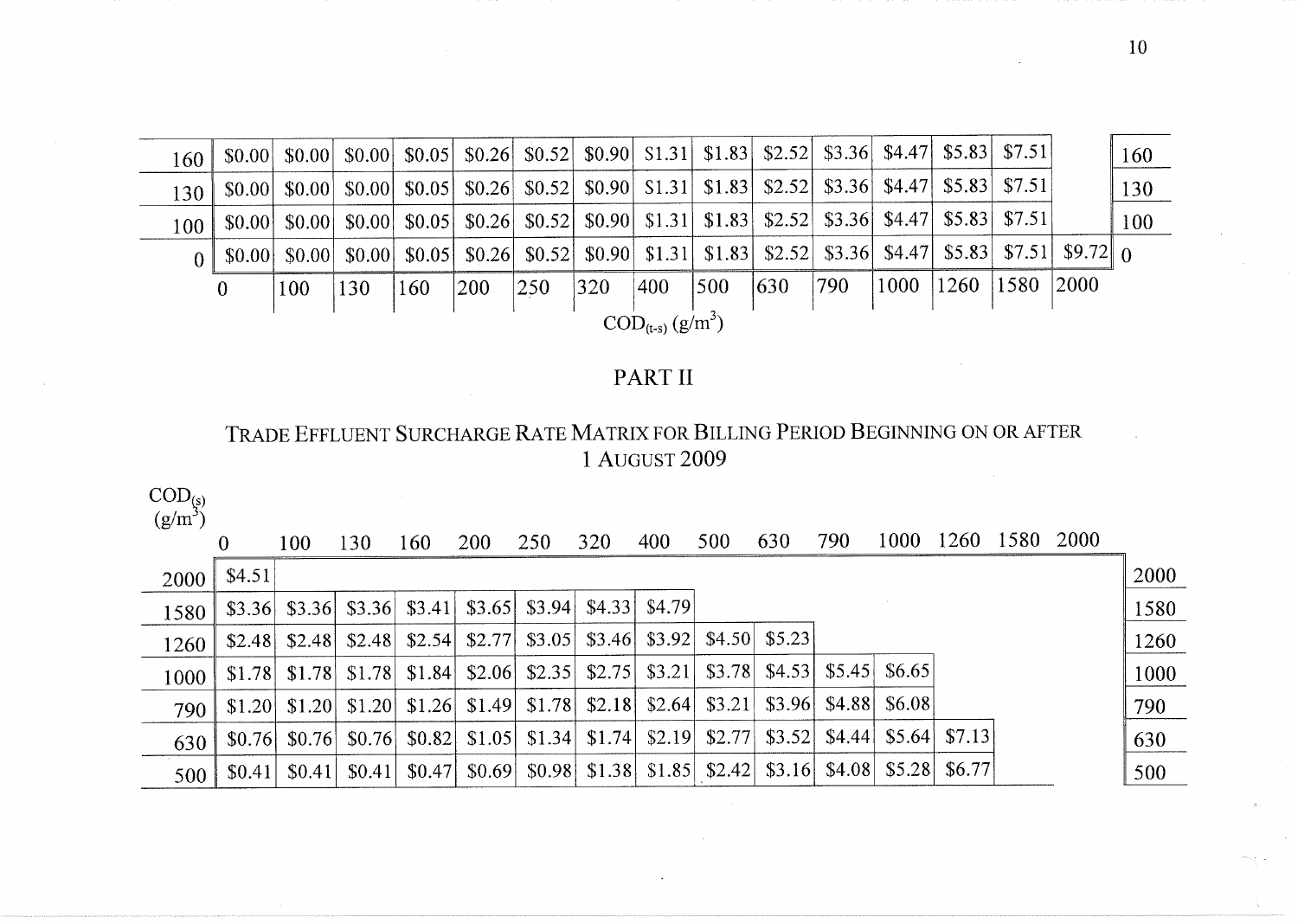| 400                               | \$0.13         | \$0.13 |        | $\vert 0.13 \vert 0.19 \vert 0.43 \vert 0.72 \vert 0.11 \vert 0.57 \vert$ |                    |                                                                                                                                                                                                                                                   |     |                                                | \$2.15 |        | $$2.89$ $$3.80$ $$5.01$ $$6.50$ $$8.34$ |                         |                                  |        |                            | 400 |
|-----------------------------------|----------------|--------|--------|---------------------------------------------------------------------------|--------------------|---------------------------------------------------------------------------------------------------------------------------------------------------------------------------------------------------------------------------------------------------|-----|------------------------------------------------|--------|--------|-----------------------------------------|-------------------------|----------------------------------|--------|----------------------------|-----|
| 320                               | \$0.00         | \$0.00 |        | $$0.00 \, \times \, 0.06$                                                 |                    | $\vert$ \$0.29 \ \$0.57 \ \$0.98 \                                                                                                                                                                                                                |     | \$1.43                                         | \$2.00 |        | $$2.75$ $$3.67$                         |                         | $$4.88 \;   \; $6.37$            | \$8.20 |                            | 320 |
| 250                               | \$0.00         | \$0.00 |        | $$0.00 \, \text{S} \, 0.06$                                               |                    | $\vert$ \$0.29 \cdot \$0.57 \cdot \$0.98 \cdot \$1.43 \cdot \$1.43 \cdot \$1.43 \cdot \$1.43 \cdot \$1.43 \cdot \$1.43 \cdot \$1.43 \cdot \$1.43 \cdot \$1.43 \cdot \$1.43 \cdot \$1.43 \cdot \$1.43 \cdot \$1.43 \cdot \$1.43 \cdot \$1.43 \cdot |     |                                                | \$2.00 |        | $$2.75$ \ $$3.67$ \                     |                         | $$4.88 \; $6.37$                 | \$8.20 |                            | 250 |
| 200                               | \$0.00         | \$0.00 | \$0.00 |                                                                           |                    |                                                                                                                                                                                                                                                   |     |                                                | \$2.00 | \$2.75 | \$3.67                                  |                         | $$4.88 \; $6.37$                 | \$8.20 |                            | 200 |
| 160                               | \$0.00         | \$0.00 |        | $\vert 0.00 \vert 0.06 \vert 0.29 \vert 0.57 \vert 0.98 \vert 0.43 \vert$ |                    |                                                                                                                                                                                                                                                   |     |                                                | \$2.00 |        | $$2.75$ $$3.67$                         |                         | $$4.88 \;   \; $6.37$            | \$8.20 |                            | 160 |
| 130                               | \$0.00         | \$0.00 | \$0.00 |                                                                           |                    | $\vert$ \$0.06 \ \$0.29 \ \$0.57 \ \$0.98 \ \$1.43 \                                                                                                                                                                                              |     |                                                | \$2.00 | \$2.75 | $ $ \$3.67 \ \$4.88 \ \$6.37            |                         |                                  | \$8.20 |                            | 130 |
| 100                               | \$0.00         | \$0.00 | \$0.00 | \$0.06                                                                    | $\vert 0.29 \vert$ |                                                                                                                                                                                                                                                   |     | $\vert$ \$0.57 \cdot \$0.98 \cdot \$1.43 \cdot | \$2.00 | \$2.75 |                                         | $$3.67$ $$4.88$         | $\left  \frac{$6.37}{ } \right $ | \$8.20 |                            | 100 |
| $\Omega$                          | \$0.00         | \$0.00 | \$0.00 | \$0.06                                                                    | \$0.29             |                                                                                                                                                                                                                                                   |     | $\vert$ \$0.57 \cdot \$0.98 \cdot \$1.43 \cdot | \$2.00 | \$2.75 |                                         | $$3.67$ $$4.88$ $$6.37$ |                                  |        | $$8.20 \mid $10.61 \mid 0$ |     |
|                                   | $\overline{0}$ | 100    | 130    | 160                                                                       | 200                | 250                                                                                                                                                                                                                                               | 320 | 400                                            | 500    | 630    | 790                                     | 1000                    | 1260                             | 1580   | 2000                       |     |
| COD <sub>(t-s)</sub> $(g/m^3)$ ". |                |        |        |                                                                           |                    |                                                                                                                                                                                                                                                   |     |                                                |        |        |                                         |                         |                                  |        |                            |     |

 $\sim$ 

W

 $11$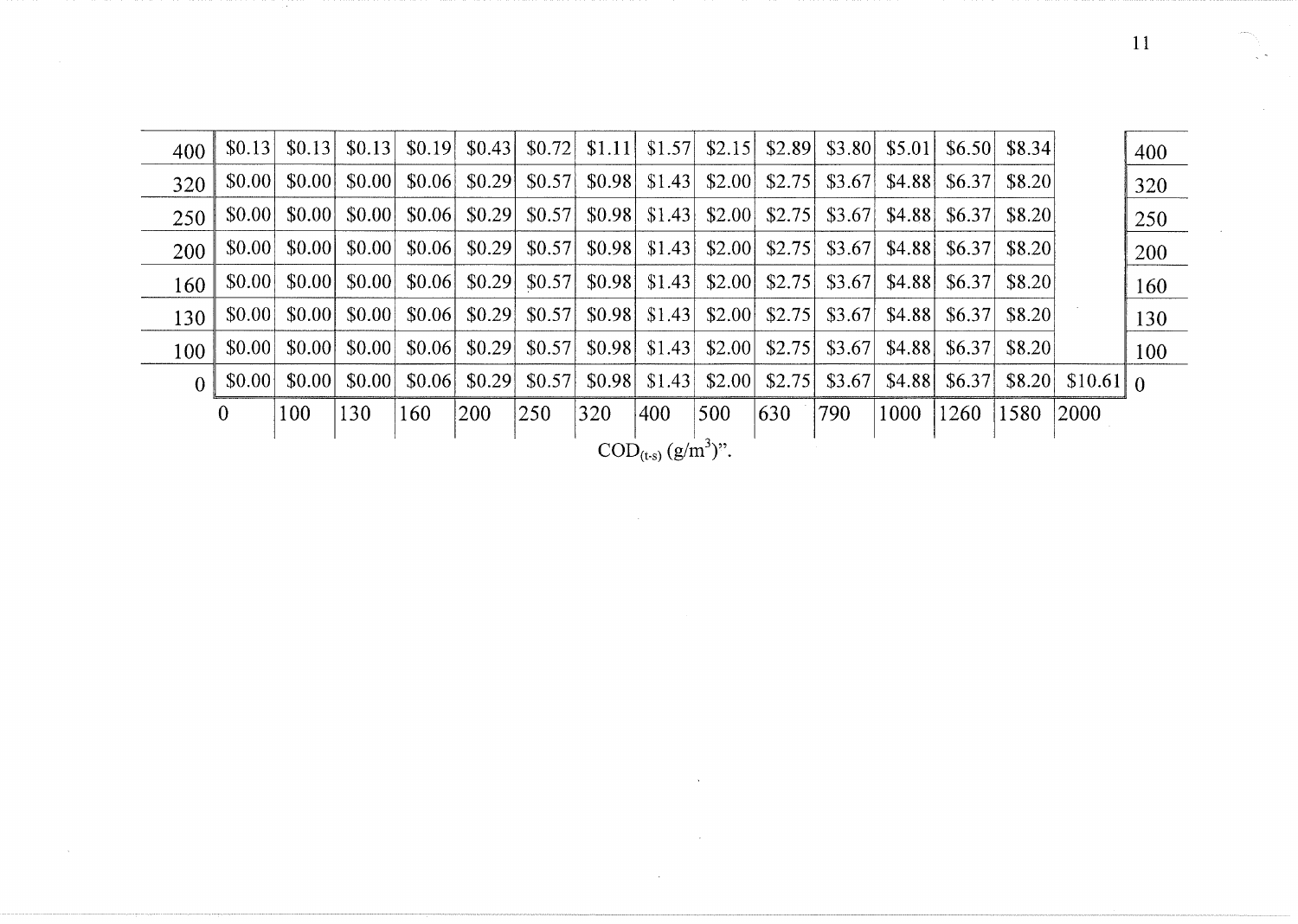Clerk to the Executive Council

### **COUNCIL CHAMBER**

### 2008

### **Explanatory Note**

This Regulation amends the Sewage Services (Trade Effluent Surcharge) Regulation (Cap. 463 sub. leg. B) ("the principal Regulation").

 $\overline{2}$ . Sections 3 and 5 amend section  $3(1)$  of and Schedule 1 to the principal Regulation to set out the new trade effluent surcharge rates applicable to 27 trades.

 $3.$ Section 6 amends Schedule 2 to the principal Regulation to set out the new chemical oxygen demand values applicable to the 27 trades.

 $\overline{4}$ . Bleaching and dyeing of garments have been removed from Schedules 1, 2 and 3 to the principal Regulation while textile stencilling and printing and laundries have been removed from Schedules 1 and 2 to the principal Regulation because the strength of their effluents are found to be comparable to or not stronger than domestic sewage.

 $5<sub>1</sub>$ Section 8 amends Schedule 4 to the principal Regulation to set out the new charging matrices for calculating trade effluent surcharge rates if the rates are varied in accordance with the mechanism provided in section 4 of the principal Regulation.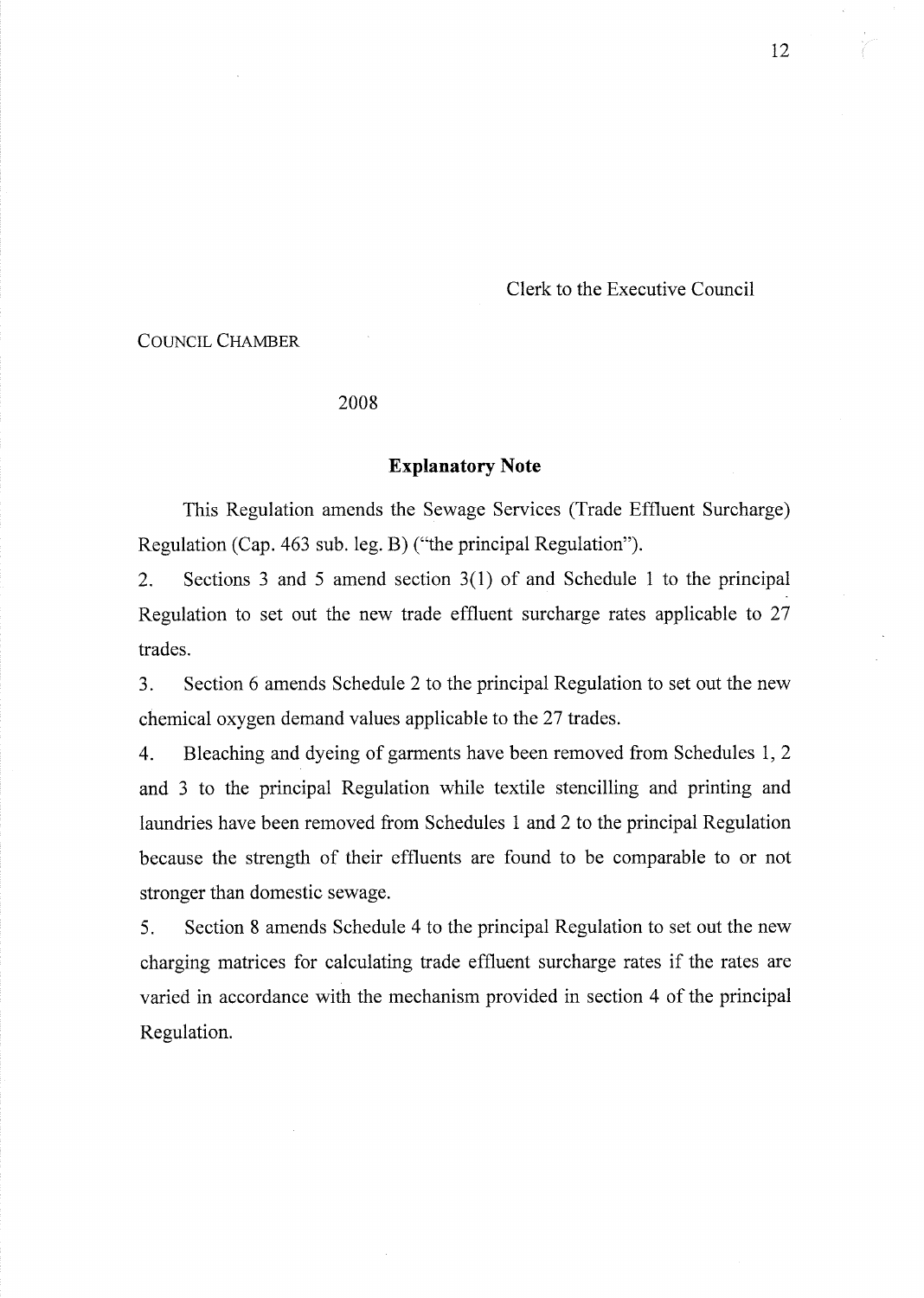|                  | <b>Trade, business or manufacture</b> | <b>Chemical Oxygen Demand values</b><br>(grammes per cubic metre) |                                 |
|------------------|---------------------------------------|-------------------------------------------------------------------|---------------------------------|
|                  |                                       |                                                                   |                                 |
|                  |                                       | (Existing values in brackets)                                     |                                 |
|                  |                                       | $\mathbf{COD}_{\text{total}}$                                     | $\mathbf{COD}_{\text{settled}}$ |
| 1.               | Yarn sizing                           | 8,200                                                             | 7,525                           |
|                  |                                       | (5,160)                                                           | (4, 436)                        |
| $\overline{2}$ . | Washing new garments, excluding       | 566                                                               | 507                             |
|                  | laundries                             | (660)                                                             | (330)                           |
| 3.               | Bleaching and dyeing of garments      | 351                                                               | 304                             |
|                  |                                       | (730)                                                             | (635)                           |
| 4.               | Bleaching and dyeing of knitted       | 665                                                               | 607                             |
|                  | fabric                                | (980)                                                             | (837)                           |
| 5.               | Bleaching and dyeing of woven         | 1,053                                                             | 981                             |
|                  | fabric                                | (1,290)                                                           | (1,090)                         |
| 6.               | Textile stencilling and printing      | 387                                                               | 371                             |
|                  |                                       | (890)                                                             | (404)                           |
| 7.               | Knit outerwear                        | 566                                                               | 507                             |
|                  |                                       | (1,051)                                                           | (935)                           |
| 8.               | Wearing apparel other than knit       | 566                                                               | 507                             |
|                  | outerwear                             | (990)                                                             | (476)                           |
| 9.               | Spinning cotton                       | Not available                                                     | Not available                   |
|                  |                                       | (570)                                                             | (541)                           |
| 10.              | Laundries                             | 397                                                               | 296                             |
|                  |                                       | (725)                                                             | (425)                           |
| 11.              | Soap and cleaning preparations,       | 4,425                                                             | 4,204                           |
|                  | perfumes, cosmetics                   | (7, 805)                                                          | (7, 453)                        |
| 12.              | Medicines                             | 4,726                                                             | 4,358                           |
|                  |                                       | (2,910)                                                           | (2,482)                         |
| 13.              | Paints, varnishes and lacquers        | Not available                                                     | Not available                   |
|                  |                                       | (1,000)                                                           | (619)                           |
| 14.              | Basic industrial chemicals            | 677                                                               | 656                             |
|                  |                                       | (2,500)                                                           | (2,262)                         |
|                  |                                       |                                                                   |                                 |

# **Summary results of the trade effluent survey**